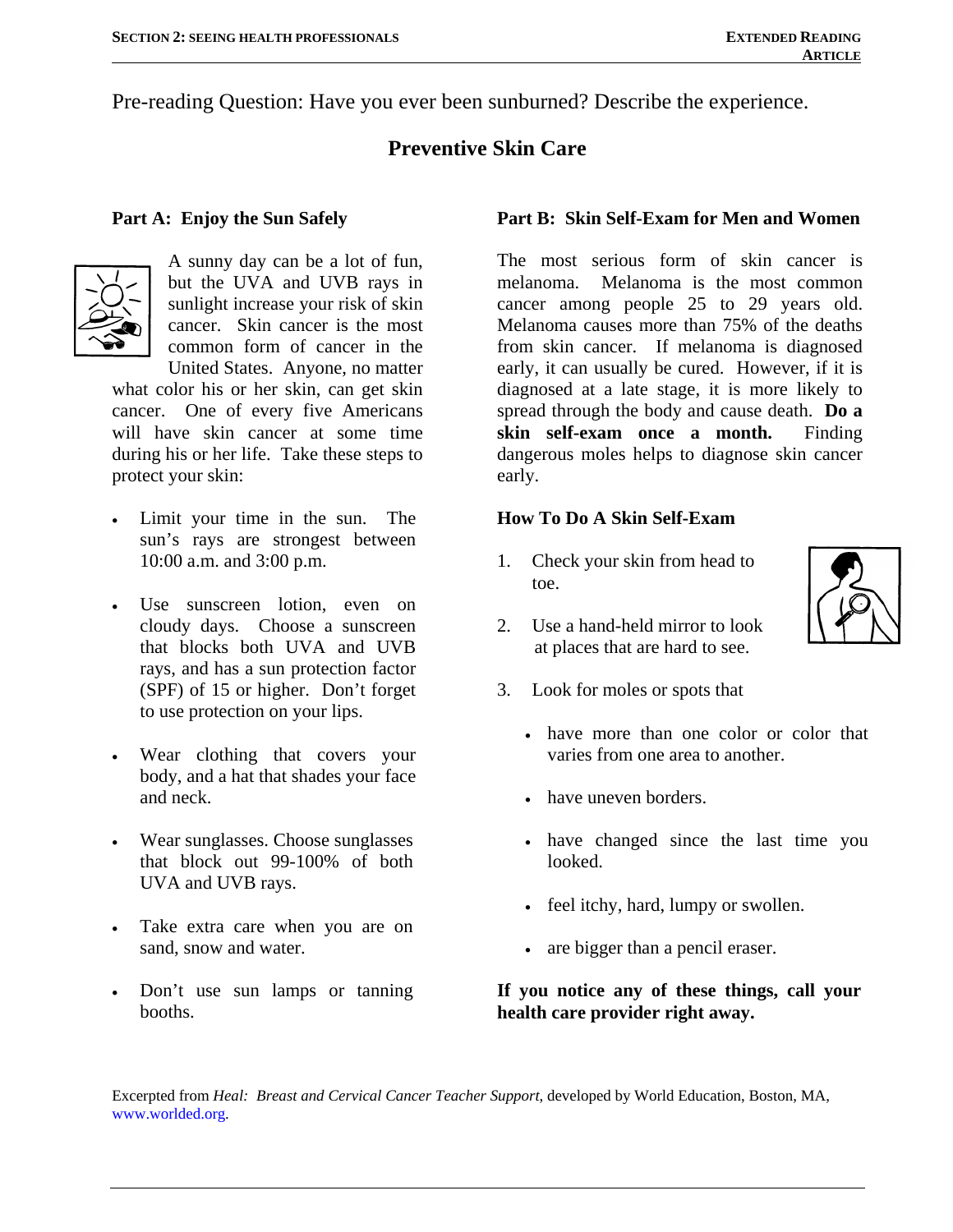# **Preventive Skin Care: Comprehension Check**

## **Part A: Enjoy the Sun Safely**

| Directions:<br>Read each sentence with the class. Decide if each sentence is true or false. Mark an<br>X under TRUE or FALSE. Correct the false sentences to make them true. |                                                                                                                       |             |              |  |
|------------------------------------------------------------------------------------------------------------------------------------------------------------------------------|-----------------------------------------------------------------------------------------------------------------------|-------------|--------------|--|
|                                                                                                                                                                              |                                                                                                                       | <b>TRUE</b> | <b>FALSE</b> |  |
|                                                                                                                                                                              | 1. Too much sun on your skin can increase the risk of skin cancer.                                                    |             |              |  |
| 2.                                                                                                                                                                           | The sun is weakest between 10:00 a.m. and 3:00 p.m.                                                                   |             |              |  |
| 3.                                                                                                                                                                           | Tanning booths and sun lamps are safe for the skin.                                                                   |             |              |  |
|                                                                                                                                                                              | 4. Preventive care for the skin includes wearing sunscreen lotion,<br>protective clothing and sunglasses.             |             |              |  |
| <b>United States.</b>                                                                                                                                                        | 5. Skin cancer is not a common form of cancer in the                                                                  |             |              |  |
|                                                                                                                                                                              | 6. The UVA and UVB rays of the sun can go through<br>clouds, so you should wear sunscreen lotion even on cloudy days. |             |              |  |
|                                                                                                                                                                              | 7. Protection from the sun is only needed for your arms and legs.                                                     |             |              |  |
| SPF of 20.                                                                                                                                                                   | 8. A sunscreen lotion with a sun protection factor (SPF)<br>of 8 will protect your skin better than one with an       |             |              |  |
|                                                                                                                                                                              | 9. No matter what color their skin, all people should<br>use preventive care for their skin.                          |             |              |  |
|                                                                                                                                                                              | 10. Choose sunglasses that block 80-100% of UVA or UBA rays.                                                          |             |              |  |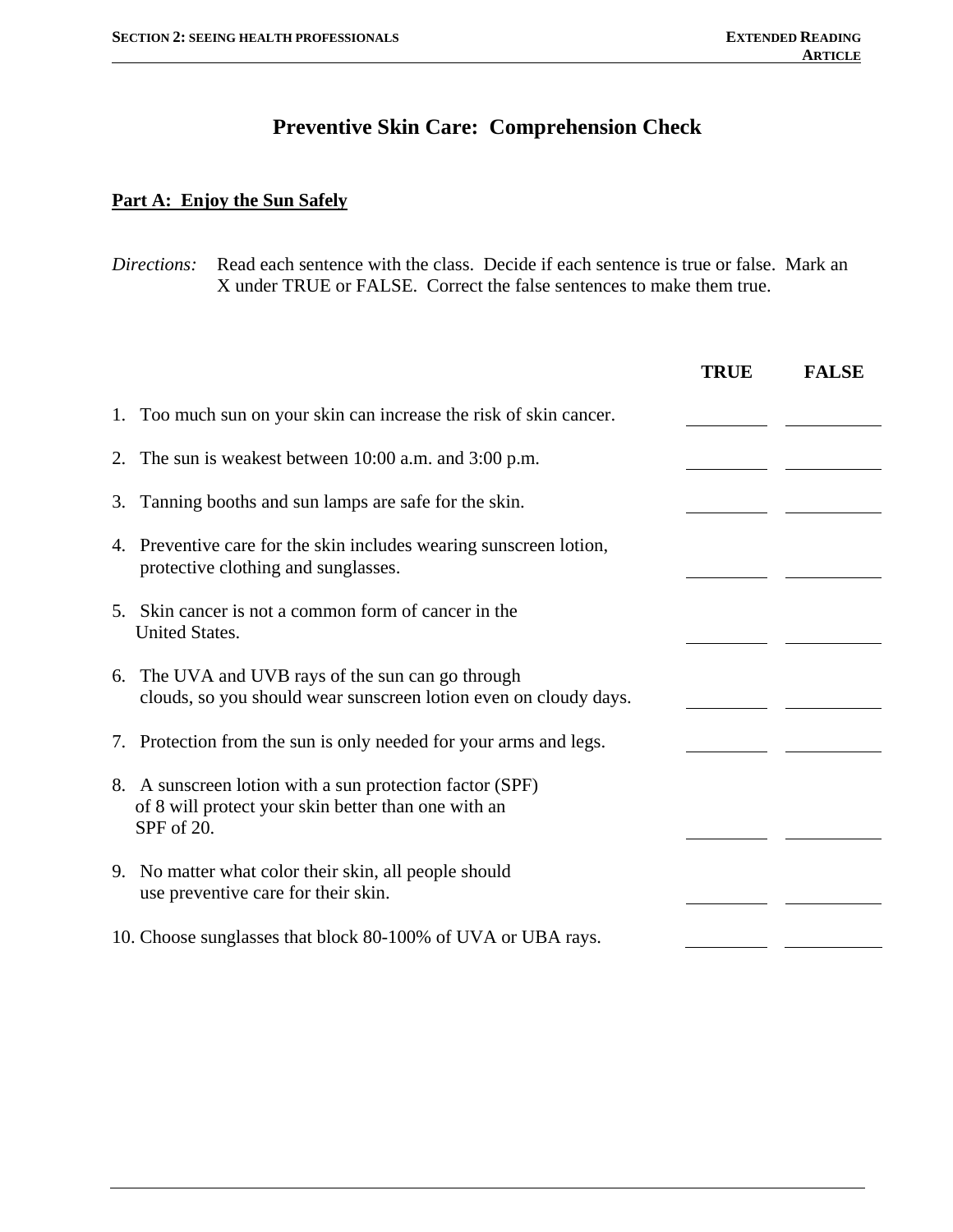#### **Preventive Skin Care: Comprehension Check,** continued

### **Part B: Skin Self-Exam**

- *Directions:* Discuss the following questions with your teacher and classmates and answer in complete sentences. Copy the answers as your teacher writes them on the board.
- 11. How often should you do a skin self-exam?
- 12. Why is a skin self-exam important?
- 13. How can you examine the skin on your back?
- 14. What are you looking for when you do a skin self-exam?
	- a. b. c. d.
	- e.
- 15. What should you do if you find any problems with your skin?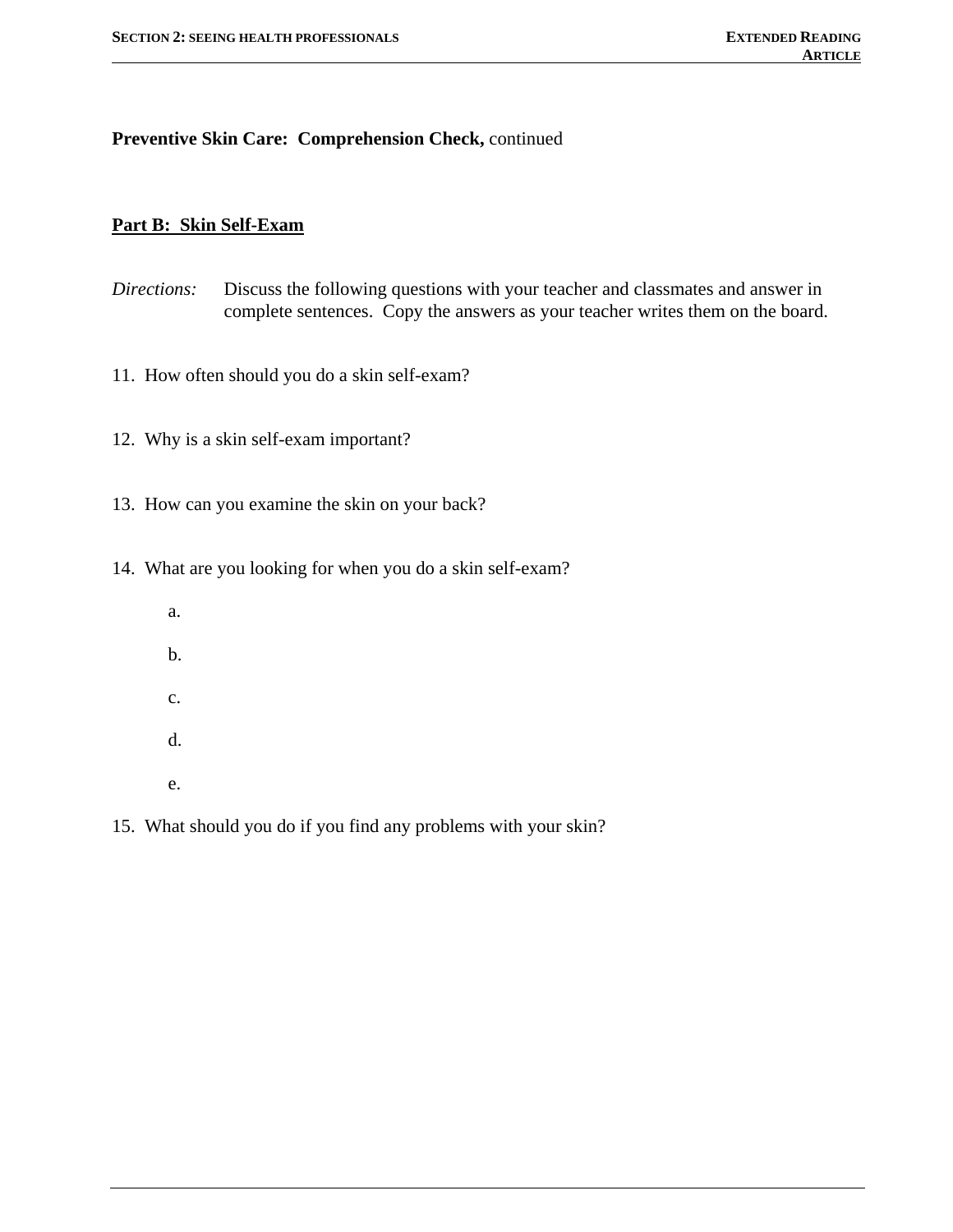# **Preventive Skin Care: Comprehension Check Answer Key**

### **Part A: True or False**

*Directions:* Read each sentence with the class. Decide if each sentence is true or false. Mark an X under TRUE or FALSE. Correct the false sentences to make them true.

|                                                                                                                            | <b>TRUE</b> | <b>FALSE</b> |
|----------------------------------------------------------------------------------------------------------------------------|-------------|--------------|
| 1. Too much sun on your skin can increase the risk of skin cancer.                                                         | X           |              |
| 2. The sun is weakest between 10:00 a.m. and 3:00 p.m.                                                                     |             | X            |
| 3. Tanning booths and sun lamps are safe for the skin.                                                                     |             | X            |
| 4. Preventive care for the skin includes wearing sunscreen lotion,<br>protective clothing and sunglasses.                  | X           |              |
| 5. Skin cancer is not a common form of cancer in the United States.                                                        |             | X            |
| 6. The UVA and UVB rays of the sun can go through clouds, so you<br>should wear sunscreen lotion even on cloudy days.      | X           |              |
| 7. Protection from the sun is only needed for your arms and legs.                                                          |             | X            |
| 8. A sunscreen lotion with a sun protection factor (SPF) of 8 will<br>protect your skin better than one with an SPF of 20. |             | X            |
| 9. No matter what color their skin, all people should use preventive<br>care for their skin.                               | X           |              |
| 10. Choose sunglasses that block 80-100% of UVA or UBA rays.                                                               |             | X            |